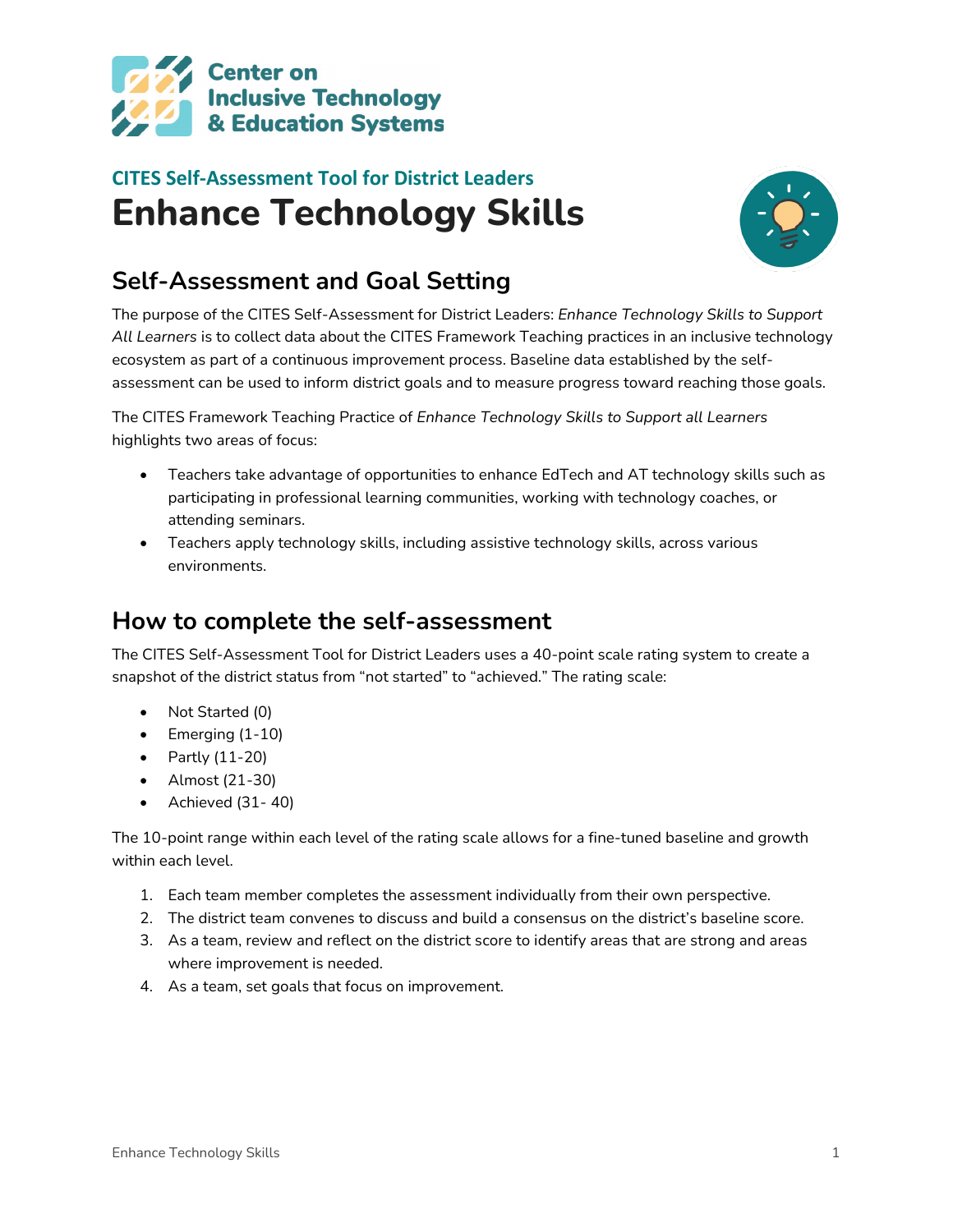#### **Enhance Technology Skills**

- 1. Opportunities for teachers to enhance EdTech and AT technology skills are available (e.g., PLCs, instructional or technology coach seminars).
	- Not Started (0)
	- Emerging (1-10)
	- Partly (11-20)
	- Almost (21-30)
	- Achieved (31-40)

Provide examples or a rationale for your rating:

- 2. Teachers participate in technology trainings and supports.
	- Not Started (0)
	- Emerging (1-10)
	- Partly (11-20)
	- Almost (21-30)
	- Achieved (31-40)

Provide examples or a rationale for your rating:

- 3. Teachers apply technology skills, including the assistive technology, across various environments (e.g., remote, distance, virtual, hybrid, or blended environments).
	- Not Started (0)
	- Emerging (1-10)
	- Partly (11-20)
	- Almost (21-30)
	- Achieved (31-40)

Provide examples or a rationale for your rating:

#### Additional comments on **Enhance Technology Skills:**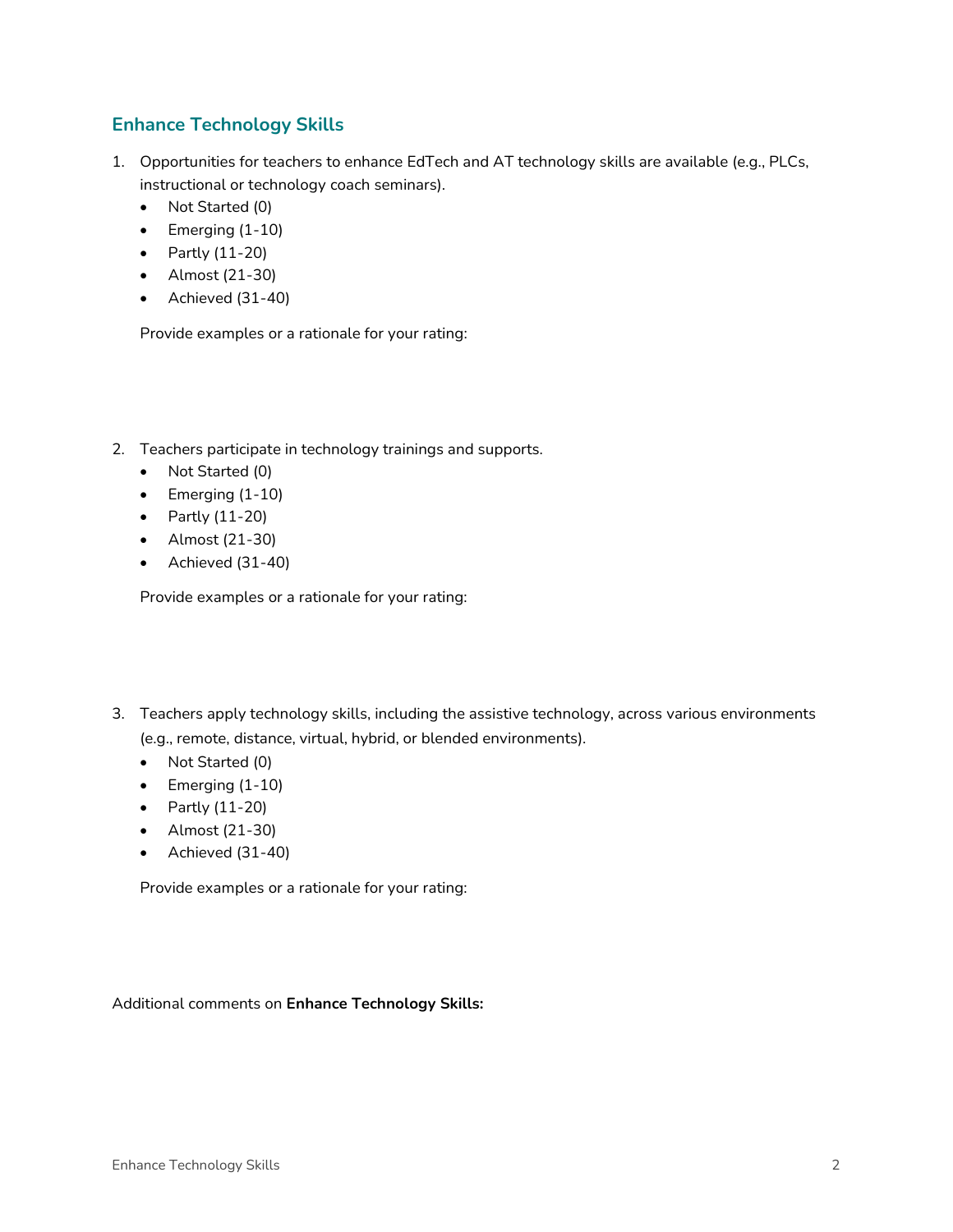## **Setting Goals**

Reflect on the data from the district's collaboratively developed self-assessment. The results and the team's discussion that led to those results will help the team analyze strengths and challenges in each area of focus. As a team, create goals with timelines, benchmarks, and assigned staff as part of the process to advance inclusive technology systems within the district.

SMART goals can provide a helpful guide for this work. SMART goals are Specific (simple, sensible, significant), Measurable (meaningful, motivating), Achievable (agreed, attainable), Relevant (reasonable, realistic and resourced, results-based), Time bound (time-based, time limited, time/cost limited timely, time-sensitive). Review the resources for more information on goal setting.

Overall and general comments:

Reflect on strengths:

Reflect on challenges:







 $\mathbf{0} \mathbf{0}$ 

This content was developed under a grant from the US Department of Education, #H327T180001. However, the contents do not necessarily represent the policy of the US Department of Education, and you should not assume endorsement by the Federal Government. Project Officer: Anita Vermeer, M.Ed.

This work is licensed under a Creative Commons Attribution-ShareAlike 4.0 International license.